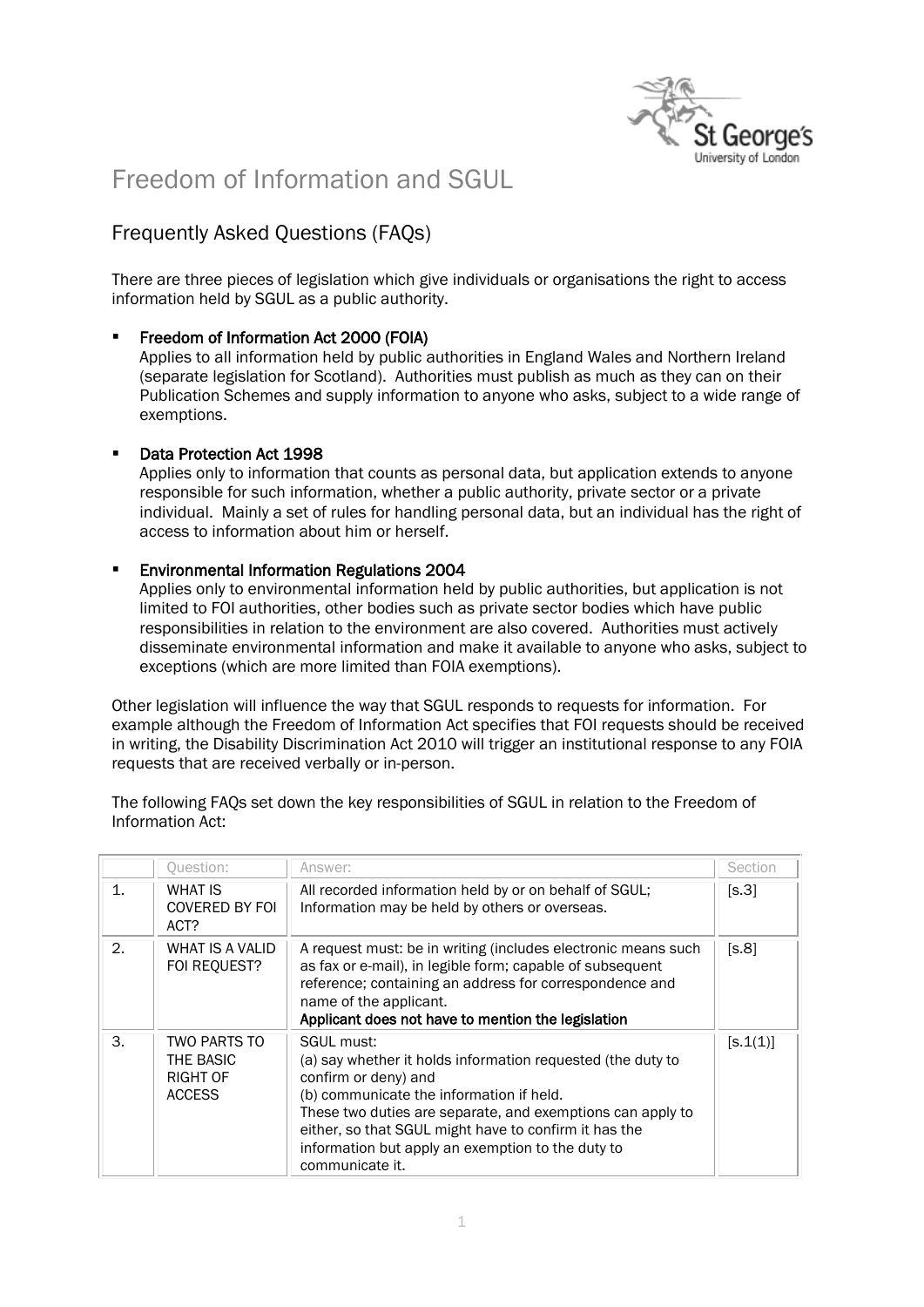|     | Question:                                                                 | Answer:                                                                                                                                                                                                                                                                                                                                                                                                                                                                                                                                                                                                                                                                               | Section                              |
|-----|---------------------------------------------------------------------------|---------------------------------------------------------------------------------------------------------------------------------------------------------------------------------------------------------------------------------------------------------------------------------------------------------------------------------------------------------------------------------------------------------------------------------------------------------------------------------------------------------------------------------------------------------------------------------------------------------------------------------------------------------------------------------------|--------------------------------------|
|     |                                                                           | Duty to advise and assist the applicant                                                                                                                                                                                                                                                                                                                                                                                                                                                                                                                                                                                                                                               |                                      |
| 4.  | WHAT IS THE<br><b>TIMESCALE FOR</b><br>A RESPONSE?                        | Request is received on the date of delivery (by hand, post,<br>fax, e-mail); out of office replies on e-mail can mean request<br>is not received.<br>Response should be made promptly and within 20 working<br>days<br>20 days starts the day after the request is received.<br>Clock starts when a valid request has been received in any<br>part of the organisation.                                                                                                                                                                                                                                                                                                               | $[<.10]$                             |
| 5.  | WHO CAN MAKE<br>A REQUEST?                                                | Anyone, anywhere can make a request;<br>Any information can be requested<br>SGUL has a duty to provide advice and assistance to<br>requester, or intending requester<br>Further issues include the language capability of requester,<br>disability of requester, children can make requests subject to<br>competence tests.<br>Wide range of exemptions can apply<br>Dealing with requests from journalists and pressure groups -<br>same entitlement, no special rules (unless aggregation of<br>costs applies to a 'campaign')                                                                                                                                                      | [ss.1, 16,<br>14]                    |
| 6.  | <b>COSTS</b>                                                              | Information must be provided free of charge BECAUSE<br>the only fee that can be charged to the applicant is for<br>communication costs (p&p, plus costs of meeting the<br>applicant's communication preference, photocopies 10p a<br>sheet; staff time NOT included)<br>Any communication cost fee must be the subject of a Fees<br>Notice served on the applicant<br>Usually not charged as not worth collecting<br>Costs exemptions exist.                                                                                                                                                                                                                                          | [ss.9, 10]<br>[Fees<br>Regs]         |
| 7.  | <b>COSTS</b><br><b>EXEMPTION</b>                                          | SGUL need not respond to a request if it costs too much<br>Fees Regulations prescribe 'appropriate limit' - £600 for<br>universities<br>Only prescribed activities in relation to the information can be<br>taken into account in calculating the appropriate limit:<br>Determining whether it is held<br>Locating<br>Retrieving<br>Redacting<br>Staff time chargeable at £25 per hour<br>Duty to advise & assist the applicant (e.g. inform the<br>requester so that it comes under the limit)<br>No exemption from duty to confirm or deny unless<br>determination alone would exceed the appropriate limit<br>Claiming this exemption requires formal refusal notice under<br>s.17 | [ss.12,1]<br>6, 17,<br>Fees<br>Regs] |
| 8.  | <b>REPEAT AND</b><br><b>VEXATIOUS</b><br><b>REQUESTS</b>                  | If an authority has previously complied with a request it does<br>not have to comply with a subsequent identical or<br>substantially similar request from that person unless a<br>reasonable interval has elapsed;<br>SGUL is not obliged to comply with a request if the request is<br>vexatious.                                                                                                                                                                                                                                                                                                                                                                                    | [ <b>s</b> .14]                      |
| 9.  | <b>CONSEQUENCES</b><br>OF FAILURE TO<br><b>COMPLY WITH</b><br>PART 1 FOIA | Complaint to SGUL; internal review<br>Appeal to ICO; decision notice<br>Information Notice or Enforcement Notice;<br>Tribunal decision<br>Practice Recommendation if s.45 Code not adhered to<br>Adverse publicity<br>Political repercussions - Councillors and MPs taking action                                                                                                                                                                                                                                                                                                                                                                                                     | Part 1<br>$[S.45]$                   |
| 10. | <b>SUPPORTING</b>                                                         | SGUL is under a duty to provide advice and assistance to                                                                                                                                                                                                                                                                                                                                                                                                                                                                                                                                                                                                                              | [s.45]                               |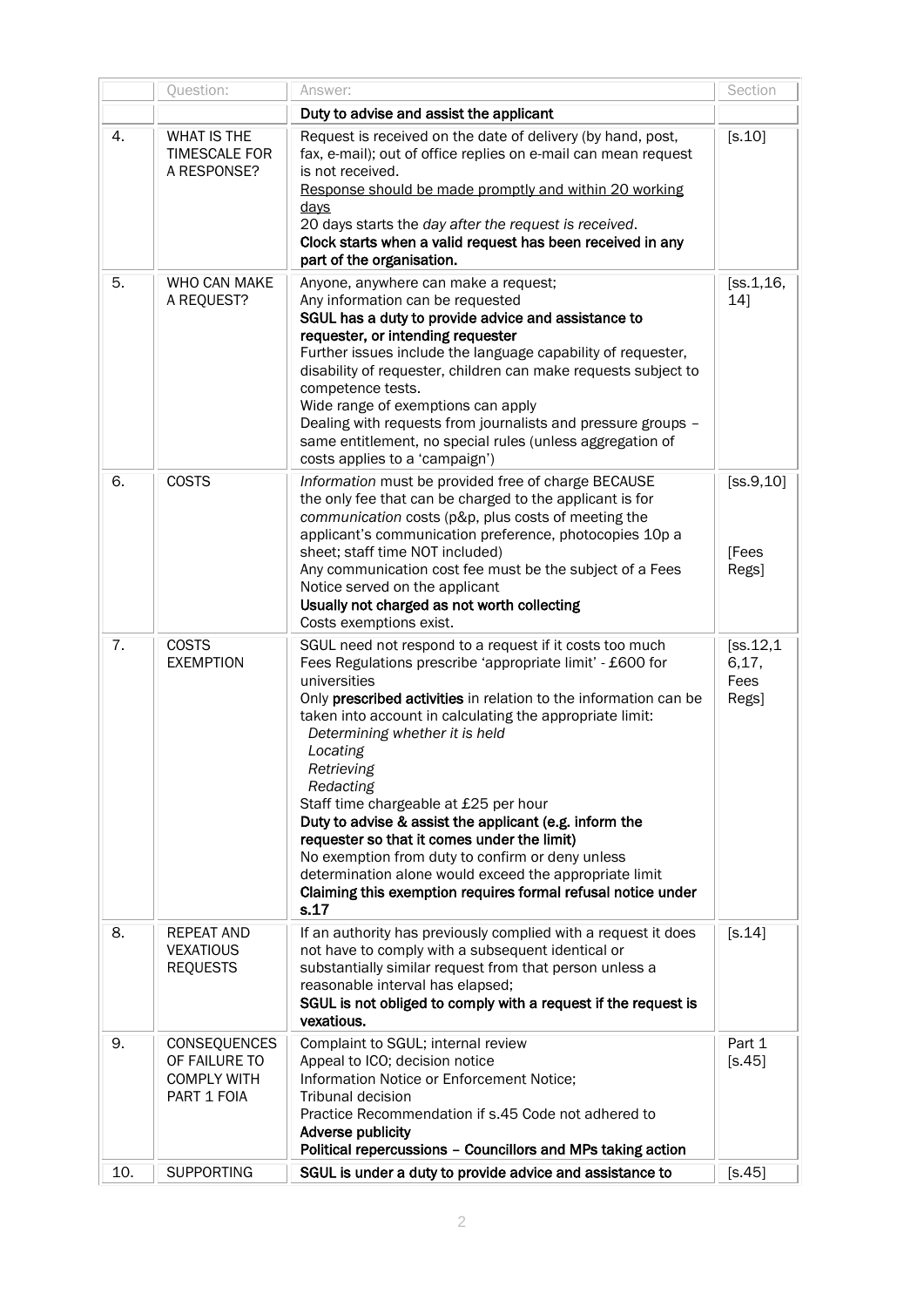|     | Question:                                                                                                                            | Answer:                                                                                                                                                                                                                                                                                                                                                                                                                                                                                                                                                                                                                                              | Section  |
|-----|--------------------------------------------------------------------------------------------------------------------------------------|------------------------------------------------------------------------------------------------------------------------------------------------------------------------------------------------------------------------------------------------------------------------------------------------------------------------------------------------------------------------------------------------------------------------------------------------------------------------------------------------------------------------------------------------------------------------------------------------------------------------------------------------------|----------|
| 11. | THE RIGHT OF<br><b>ACCESS</b><br>CODE OF<br>PRACTICE - S45<br><b>FOIA BEST</b><br><b>PRACTICE</b><br><b>REFUSAL</b><br><b>NOTICE</b> | persons who propose to make requests, or who have made<br>requests for access to information.<br>The Code of Practice addresses:<br>Methods for providing assistance and advice<br>Procedures for the transfer of requests to another<br>$\bullet$<br>public authority<br>Desirability of consultation with persons affected by<br>an FOI request.<br>Type of confidentiality contract clauses appropriate<br>for use by public bodies in commercial contracts<br>Desirability operation of complaints procedures<br>Once a valid request is received, SGUL must either say that it<br>does not hold the information, or respond fully, or apply one | $[5.17]$ |
|     |                                                                                                                                      | or more exemptions to one or other of its 2 duties under<br>S.1(1)<br>If SGUL is not going to say whether it holds the information, or<br>if held, is not going to supply it, then it must serve a formal<br>Refusal Notice under s.17                                                                                                                                                                                                                                                                                                                                                                                                               |          |
| 12. | <b>PUBLICATION</b><br><b>SCHEME</b>                                                                                                  | ICO says: "The purpose of a scheme is to ensure a significant<br>amount of information is available without the need for a<br>specific request. Schemes are intended to encourage<br>organisations to publish more information pro-actively and to<br>develop a greater culture of openness"<br>ICO can review or revoke existing publication schemes.<br>New sector-specific model schemes were produced by ICO 1<br>January 2009, and the SGUL publication scheme was revised<br>at this time.<br>Publicity about the publication scheme is the responsibility of<br>SGUL.                                                                         |          |
| 13. | WHY ARE THERE<br><b>EXEMPTIONS?</b>                                                                                                  | To protect particular interests. e.g. national security, law<br>enforcement, public safety; 3 <sup>rd</sup> party privacy, etc<br>Information available by other routes, e.g. publication<br>schemes, EIRS, DPA, public registers;<br>Access to information is prohibited; e.g. by statute, contempt<br>of court;<br>To limit the burden on public authorities, e.g. too costly;<br>vexatious requests.                                                                                                                                                                                                                                              |          |
| 14. | <b>PUBLIC</b><br><b>INTEREST TEST</b>                                                                                                | FOIA says "In all the circumstances of the case, the public<br>interest in maintaining the exemption outweighs the public<br>interest in disclosing the information"<br>There is a presumption that the public interest favours<br>disclosure                                                                                                                                                                                                                                                                                                                                                                                                        |          |
| 15. | <b>PUBLIC</b><br><b>INTEREST</b><br><b>ISSUES NOT</b><br><b>RELEVANT TO</b><br><b>THE OUESTION</b><br>OF DISCLOSURE                  | Embarrassment to SGUL/employee;<br>$\bullet$<br>The applicant may misunderstand the information;<br>incomplete information;<br>Loss of confidence in SGUL                                                                                                                                                                                                                                                                                                                                                                                                                                                                                            |          |
| 16. | <b>EXEMPTIONS IN</b><br><b>FOIA WHICH</b><br><b>ARISE BECAUSE</b><br>THERE ARE<br>OTHER ACCESS<br><b>ROUTES</b>                      | Environmental information (subject to Environmental<br>Information Regulations);<br>Personal data where the applicant is the data subject (Data<br>Protection Act route)<br>Information accessible by other specific legislation -<br>planning, public registers, etc<br>Information in the SGUL Publication Scheme<br>General provision of information to the public - leaflets, one-<br>stop shops, specific requests                                                                                                                                                                                                                              |          |
| 17. | <b>ACCESS TO</b><br>PERSONAL DATA                                                                                                    | Personal data of the applicant is exempt under FOIA and a<br>Subject Access Request (SAR) under the Data Protection Act                                                                                                                                                                                                                                                                                                                                                                                                                                                                                                                              |          |